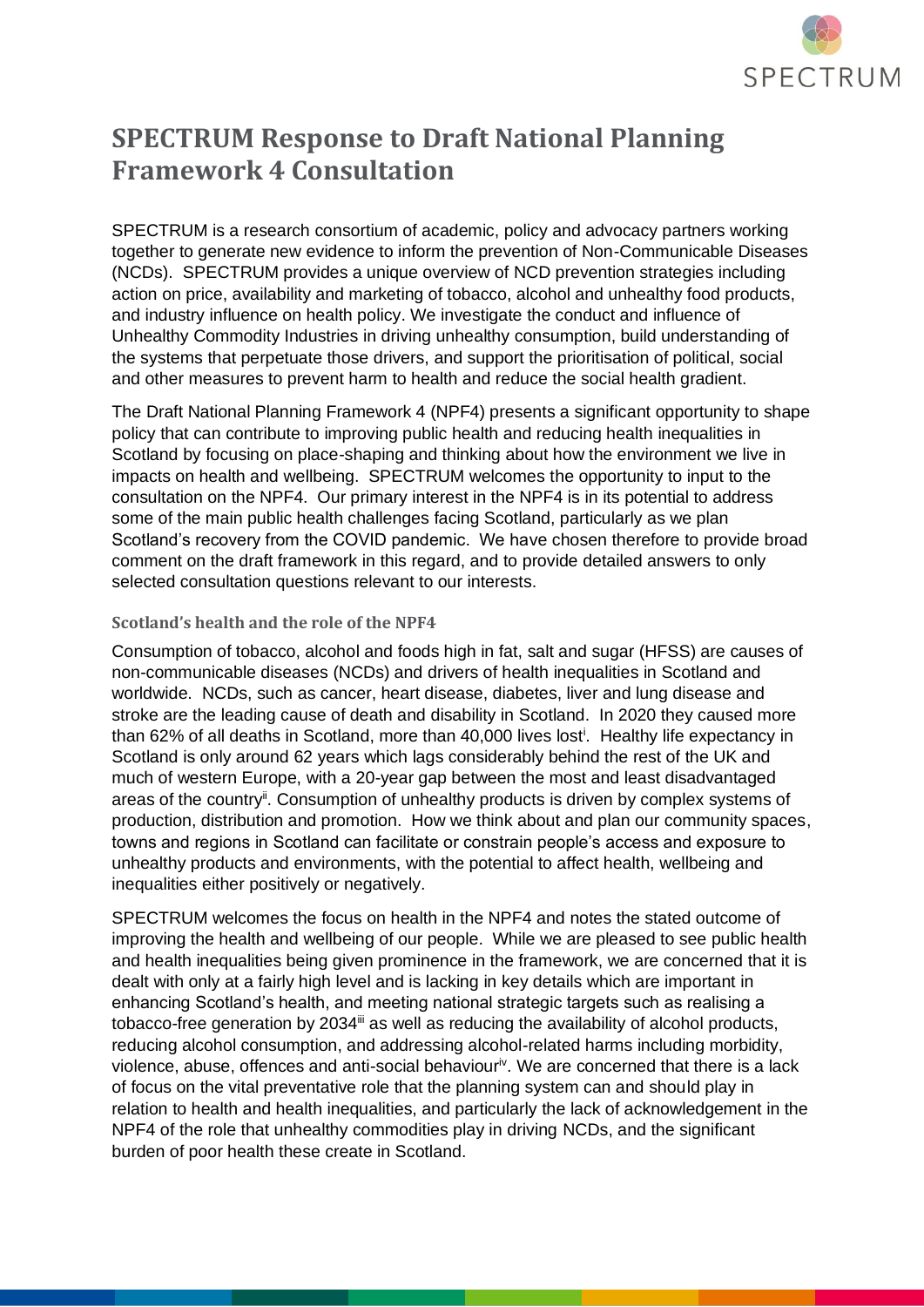Controlling the availability of unhealthy commodities to reduce their consumption is recognised by the World Health Organisation (WHO) as one of the most effective and costeffective approaches to reducing health harm, alongside increasing prices, and restricting marketing<sup>y</sup>. To date, whilst progress has been made on pricing and marketing, reducing the availability of unhealthy commodities in Scotland has received limited attention amongst policy makers. Addressing the availability of unhealthy commodities to reduce consumption, is one of the most promising policy opportunities for addressing NCDs globally. We believe that the NPF4 has a key role to play in realising this opportunity in Scotland.

We are concerned that in its current draft form, the NPF4 could be a missed opportunity to utilise place-based policies effectively to reduce the exposure of communities to health harming products to protect health, and in turn make significant progress towards a number of the National Outcomes in Scotland's National Performance Framework. Specifically, we believe that the NPF4 should be expanded in several areas with a focus on place-shaping that encourages developments that do not rely on the promotion and sale of unhealthy commodities. We have also identified some areas where the insertion of specific focus on the impact of unhealthy commodities on consumption and health harm would be welcome. These are detailed in the responses to consultation questions below.

**Responses to selected consultation questions**

**Question 15: What are your views on these strategic actions for this action area?**

SPECTRUM notes and welcomes the intention of creating a 24 hour city that is safe and open to everyone (Central Urban Transformation, section 14: Reinvent and future proof city centres), and wish to highlight the challenges of this with regards to the availability of unhealthy commodities. Unlike in England, Scotland's alcohol premises licensing system has a presumption against the granting of 24-hour alcohol licences for on-trade businesses**vi** . This is based on solid evidence that extra hours of sale of alcohol after midnight are associated with a higher rate of violent assaults and other harms, including in some studies increased violence against women**vii**. It is important therefore that planning decisions do not undermine this policy, and that the 24-hour city is not one which relies on alcohol for entertainment or prosperity<sup>viii</sup>. The NPF4 could helpfully note that any such undermining would be contrary to the goal of safety and openness for everyone and make reference to the Licensing (Scotland) Act 2005 and local licensing policies in this regard.

**Question 22: Do you agree that addressing climate change and nature recovery should be the primary guiding principles for all our plans and planning decisions?**

Given the vital role of the planning system in supporting Scotland's public heath priorities, SPECTRUM believes that addressing Scotland's public health challenges and reducing health inequalities should be given equal prominence within the guiding principles, alongside climate change and nature recovery. Enhancing health and reducing health inequalities are embedded in the Place Principle, yet more liveable, healthier and sustainable places can only be achieved by extending these principles into the planning system

**Question 36: Do you agree that this policy will ensure places support health, wellbeing and safety, and strengthen the resilience of communities?**

Policy 14: Health and wellbeing

SPECTRUM welcomes the inclusion of this policy in the Liveable Places section of the NPF4. The policy seeks to support developments that support the health, wellbeing and safety for all, and strengthen the resilience of communities. It notes that the planning system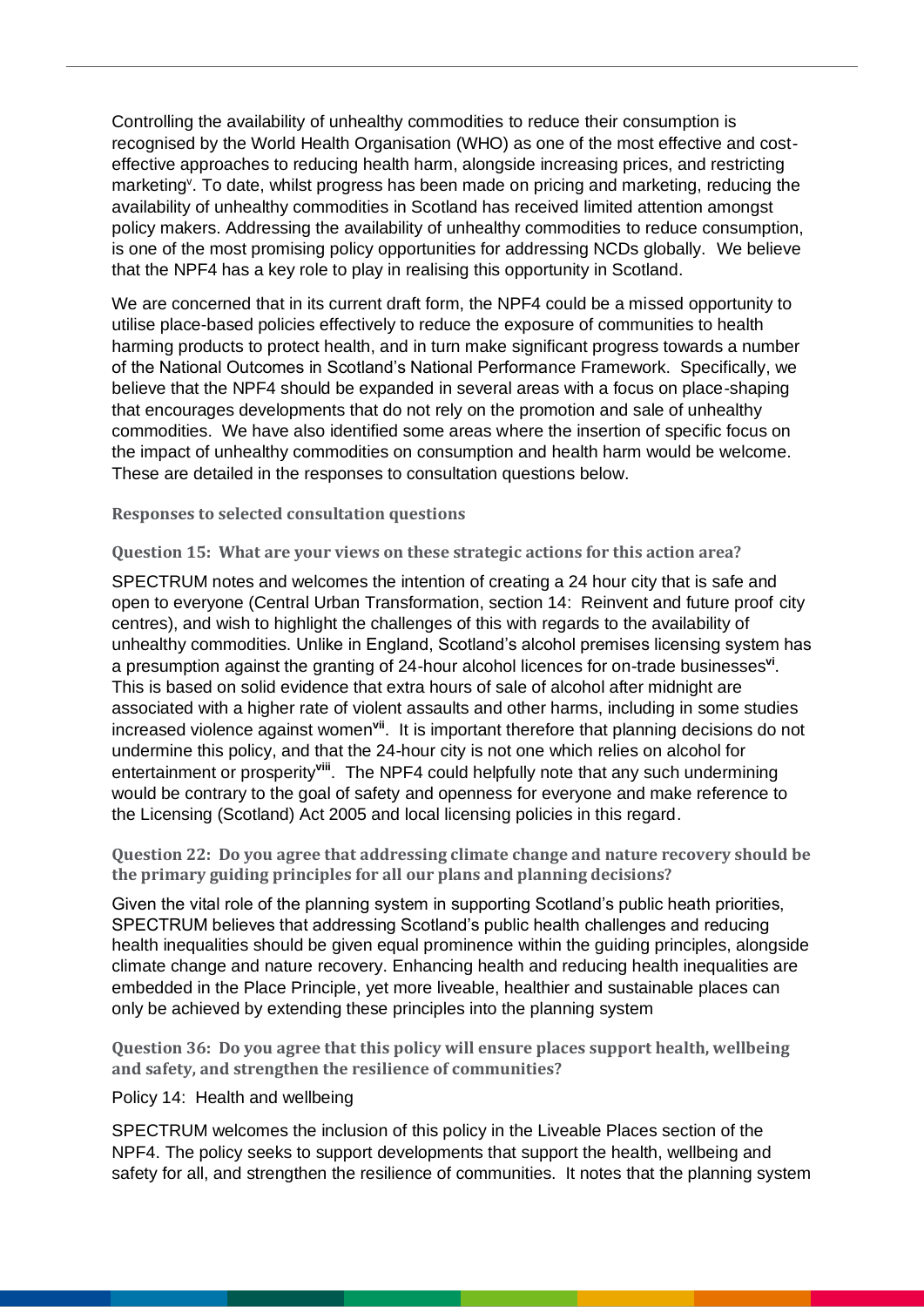should support development that reduces health inequalities and creates an environment that promotes active and healthier lifestyles. This is to be commended, but we believe the detail of this policy should be expanded to include action to limit the availability of and exposure to unhealthy commodities including tobacco, alcohol and unhealthy food.

The policy, at section (a) states that local development plans should aim to create vibrant, healthier and safe spaces and should seek to tackle health inequalities. The provision of health and social care facilities is highlighted as being a key consideration. SPECTRUM believes that the NPF4 should set out further key considerations here by acknowledging the role that unhealthy commodities play in driving NCDs and health inequalities, and setting the expectation that local development plans should control for the number and types of development which could increase the availability of and exposure to such products. It is particularly important to protect children from easy availability of and exposure to unhealthy commodities (including alcohol, tobacco, fast food, dessert stores). SPECTRUM work has shown that all children in Scotland have high levels of exposure to unhealthy commodities, with children from the most disadvantaged areas experiencing seven times the frequency of exposure as children from the least deprived areas<sup>ix</sup>. Exposure to unhealthy commodities during childhood is a key factor affecting uptake of unhealthy behaviours (smoking, alcohol consumption) during this formative period of the life course<sup>x</sup>. As such, developments which would introduce further availability of these commodities into 'child spaces' (e.g. areas around schools, playgrounds) should not be supported.

Policy 14 (b) states that development proposals should not be supported where significant adverse health effects are likely to occur. We welcome this but would appreciate clarity in the NPF4 on the detail of what should be included in a health impact assessment, and if necessary, ensure that the working definition of significant adverse health effects can and does include impact on availability and consumption of unhealthy commodities and NCDs. This should include consideration of any likely changes to the retail environment which affects the availability of unhealthy commodities, particularly in areas of high provision and disadvantaged areas. Further, we think greater specificity is required on the key criteria for assessing the health impacts of a development proposal to enable local planning departments to refuse developments on the basis of health. It is also important that a health impact assessment includes an examination of impact on health inequalities.

SPECTRUM is interested in Policy 25 section (c) under Distinctive Places, which notes that development proposals should not be supported if they contribute to the number and clustering of some non-retail uses, such as hot food takeaways, including permanently sited vans, betting offices and high interest moneylending premises, if the further provision of particular activities would undermine the character and amenity of centres or the health and wellbeing of centres and their communities, particularly in disadvantaged areas. We believe that the intention of this policy is closely linked to Policy 14 and the point we make in the previous paragraph, and should be expanded to include retail uses which also undermine the health and wellbeing of local communities, particularly in disadvantaged areas, including where the sale of alcohol, tobacco or unhealthy food is central to the business model being proposed. Work by the SPECTRUM team over a number of years has shown consistently that high local availability of tobacco and alcohol products is detrimental to the health of communities across Scotland, and contributes markedly to the recent increases in health inequalities<sup>xi xii</sup>.

Policy 25 (d) states that when considering proposals for neighbourhood shopping planning authorities, developers, owners and occupiers should give consideration to where a retail proposal will alleviate a lack of convenience goods/fresh healthier food and drink provision,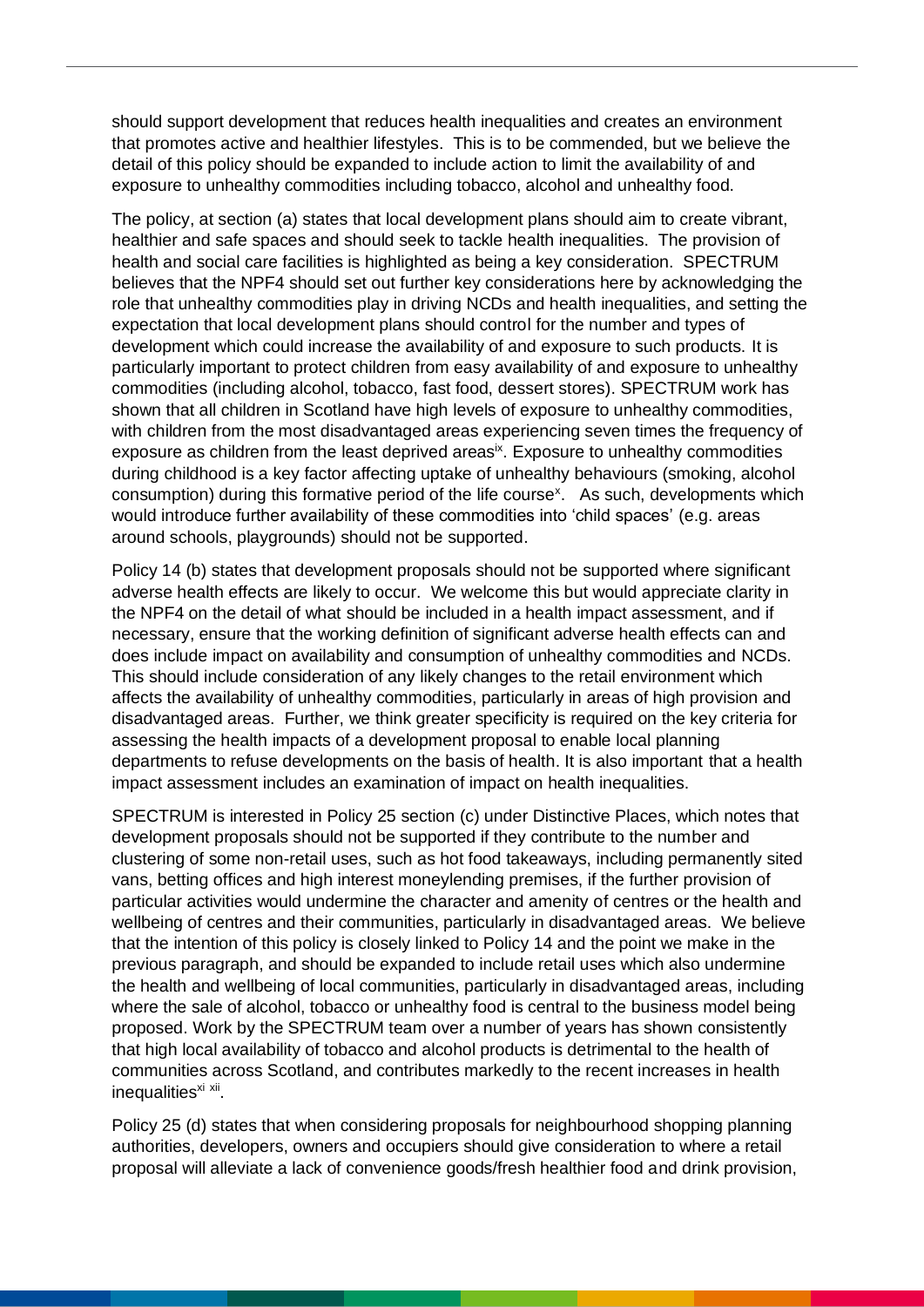especially in disadvantaged or remoter areas. Again, we think this policy should be expanded to consider where a retail proposal will add to the availability of unhealthy products and seek to limit this, especially in disadvantaged areas. We would like to see this policy linked with the requirement for a health impact assessment as referenced at Policy 14 (b).

Some of the points we make in our consultation response highlight the potential synergy of aims and outcomes between the planning system and the alcohol licensing system in Scotland. We would like to see the NPF4 enhanced to promote policy coherence across planning and licensing, acknowledging the respective roles that they have in place-shaping and developing mechanisms to ensure the two systems work in concert with one another. One such mechanism could be the sharing of improved data on businesses that sell tobacco, alcohol and/or unhealthy food products between the two systems. This would support local authority planning committees and licensing boards to undertake their respective duties to assess 'clustering', overprovision and to carry out well-informed health impact assessments.

The Licensing (Scotland) Act 2005 requires local authority licensing boards to carry out an assessment of 'overprovision' of licensed premises when they are developing their Statements of Licensing Policy. An overprovision policy (declaring an area as overprovided for licensed premises, or licensed premises of a particular type) has the effect of reversing the presumption to grant licence applications in the Licensing (Scotland) Act 2005. Implementation of an overprovision policy therefore has the potential to 'cap' the availability of alcohol in a particular area. Previous in-depth work by SPECTRUM partners analysing the alcohol premises licensing system in Scotland and England has highlighted some of the challenges in assessing 'clustering' of premises without reliable sources of data<sup>xiii</sup>. We would therefore recommend that the NPF4 makes provision for live and accurate data to be made available on existing businesses that sell unhealthy commodities. A national online data source would enable assessment of clustering in a robust and standardised way across Scotland and would assist with assessing the health impact of any such clustering over time.

<sup>i</sup> [https://www.nrscotland.gov.uk/statistics-and-data/statistics/statistics-by-theme/vital](https://www.nrscotland.gov.uk/statistics-and-data/statistics/statistics-by-theme/vital-events/deaths/avoidable-mortality)[events/deaths/avoidable-mortality](https://www.nrscotland.gov.uk/statistics-and-data/statistics/statistics-by-theme/vital-events/deaths/avoidable-mortality)

ii <https://www.scotpho.org.uk/population-dynamics/healthy-life-expectancy/key-points/>

iii [https://www.gov.scot/publications/raising-scotlands-tobacco-free-generation-tobacco-control-action](https://www.gov.scot/publications/raising-scotlands-tobacco-free-generation-tobacco-control-action-plan-2018/pages/2/#:~:text=Because%20of%20the%20significant%20financial,these%20children%20out%20of%20poverty)[plan-](https://www.gov.scot/publications/raising-scotlands-tobacco-free-generation-tobacco-control-action-plan-2018/pages/2/#:~:text=Because%20of%20the%20significant%20financial,these%20children%20out%20of%20poverty)

[<sup>2018/</sup>pages/2/#:~:text=Because%20of%20the%20significant%20financial,these%20children%20out%](https://www.gov.scot/publications/raising-scotlands-tobacco-free-generation-tobacco-control-action-plan-2018/pages/2/#:~:text=Because%20of%20the%20significant%20financial,these%20children%20out%20of%20poverty) [20of%20poverty.](https://www.gov.scot/publications/raising-scotlands-tobacco-free-generation-tobacco-control-action-plan-2018/pages/2/#:~:text=Because%20of%20the%20significant%20financial,these%20children%20out%20of%20poverty)

iv [https://www.gov.scot/publications/alcohol-framework-2018-preventing-harm-next-steps-changing](https://www.gov.scot/publications/alcohol-framework-2018-preventing-harm-next-steps-changing-relationship-alcohol/pages/4/)[relationship-alcohol/pages/4/](https://www.gov.scot/publications/alcohol-framework-2018-preventing-harm-next-steps-changing-relationship-alcohol/pages/4/)

<sup>v</sup> [https://www.who.int/ncds/management/WHO\\_Appendix\\_BestBuys\\_LS.pdf](https://www.who.int/ncds/management/WHO_Appendix_BestBuys_LS.pdf)

vi Fitzgerald, N *et al*. (2022) 'How do legal, structural and philosophical differences influence public health team engagement in alcohol premises licensing in England and Scotland? Interview and